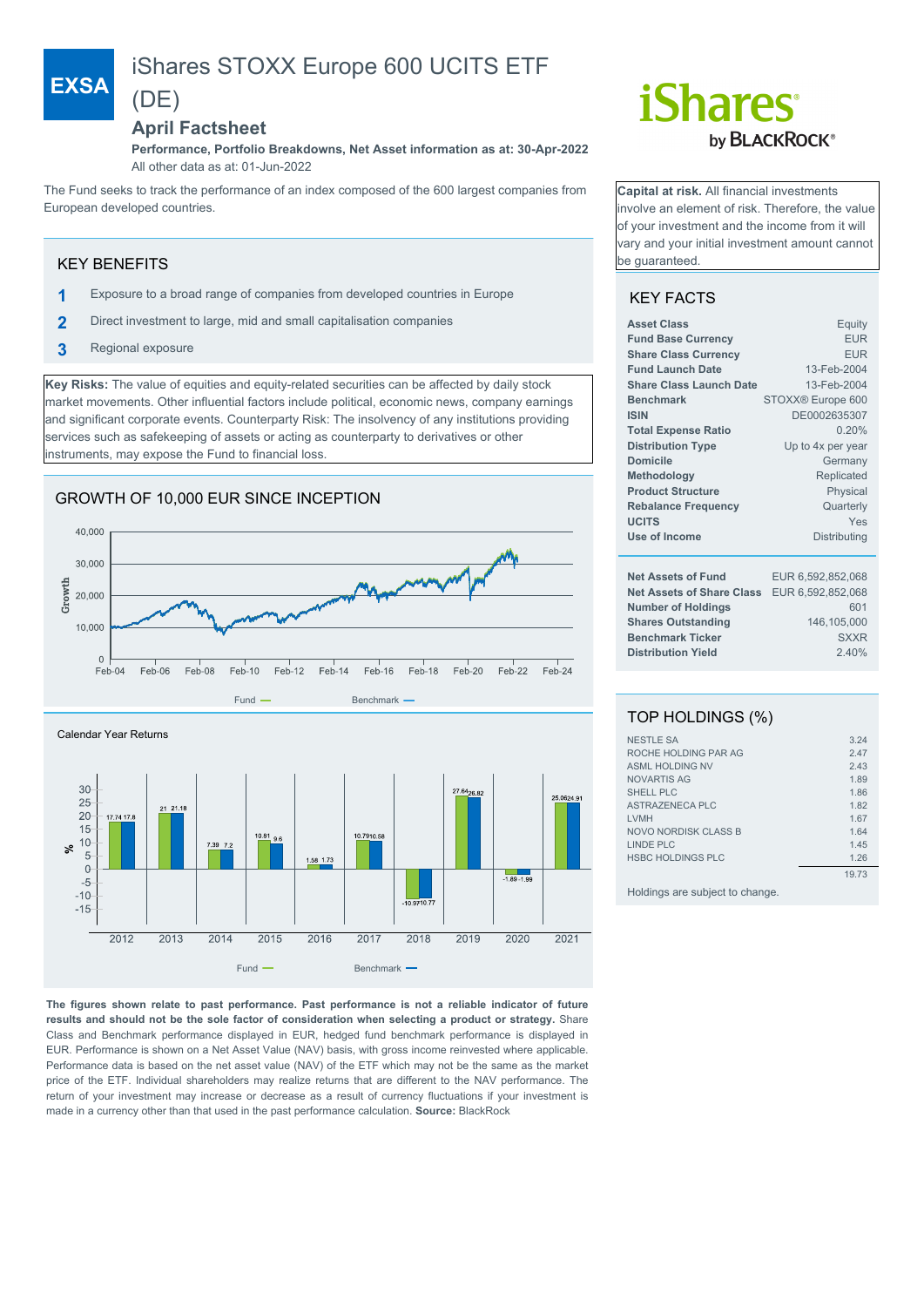#### SECTOR BREAKDOWN (%)

|                               | Fund  |
|-------------------------------|-------|
| <b>Financials</b>             | 16.11 |
| Industrials                   | 14.98 |
| <b>Health Care</b>            | 14.80 |
| <b>Consumer Staples</b>       | 11.70 |
| <b>Consumer Discretionary</b> | 9.75  |
| <b>Materials</b>              | 9.02  |
| Information Technology        | 7.82  |
| Energy                        | 5.27  |
| <b>Utilities</b>              | 4.16  |
| Communication                 | 3.80  |
| <b>Real Estate</b>            | 1.92  |
| Cash and/or Derivatives       | 0.70  |
|                               |       |

| PORTFOLIO CHARACTERISTICS            |        |
|--------------------------------------|--------|
| <b>Price to Earnings (TTM) Ratio</b> | 14.46x |
| <b>Price to Book Ratio</b>           | 2.01x  |

#### DEALING INFORMATION

| <b>Exchange</b>                                                                | Xetra             |
|--------------------------------------------------------------------------------|-------------------|
| <b>Ticker</b>                                                                  | <b>EXSA</b>       |
| <b>Bloomberg Ticker</b>                                                        | <b>SXXPIEX GY</b> |
| <b>RIC</b>                                                                     | STOXXIEX.DE       |
| <b>SEDOL</b>                                                                   | B00D611           |
| <b>Trading Currency</b>                                                        | <b>EUR</b>        |
| This product is also listed on: Bolsa Mexicana De Valores, Borsa Italiana, SIX |                   |
| Swiss Exchange                                                                 |                   |

#### GEOGRAPHIC BREAKDOWN (%)



Geographic exposure relates principally to the domicile of the issuers of the securities held in the product, added together and then expressed as a percentage of the product's total holdings. However, in some instances it can reflect the location where the issuer of the securities carries out much of their business.

#### **GLOSSARY**

**Total Expense Ratio (TER):** A measure of the total costs associated with managing and operating a fund. The TER consists primarily of the management fee plus other expenses such as trustee, custody, or operating expenses. It is expressed as a percentage of the fund's total net asset value. **Distribution yield:** The distribution yield represents the ratio of distributed income over the last 12 months to the fund's current Net Asset Value.



#### **IMPORTANT INFORMATION:**

**Product Structure:** Indicates whether the fund buys the actual underlying securities in the index (i.e. Physical) or whether the fund gains exposure to those securities by buying derivatives, such as swaps (known as 'Synthetic'). Swaps are a form of contract that promises to provide the return of the security to the fund, but the fund does not hold the actual security. This can introduce a risk that the counterparty defaults on the "promise" or contract.

**Methodology:** Indicates whether the product is holding all index securities in the same weight as the index (replicating) or whether an optimized subset of index securities is used (optimized/sampled) in order to efficiently track index performance.

The STOXX® Europe 600 index and the trademarks used in the index name are the intellectual property of STOXX Limited, Zurich, Switzerland and/or its licensors. The index is used under license from STOXX. The securities based on the index is in no way sponsored, endorsed, sold or promoted by STOXX and/or its licensors and neither STOXX nor its licensors shall have any liability with respect thereto.